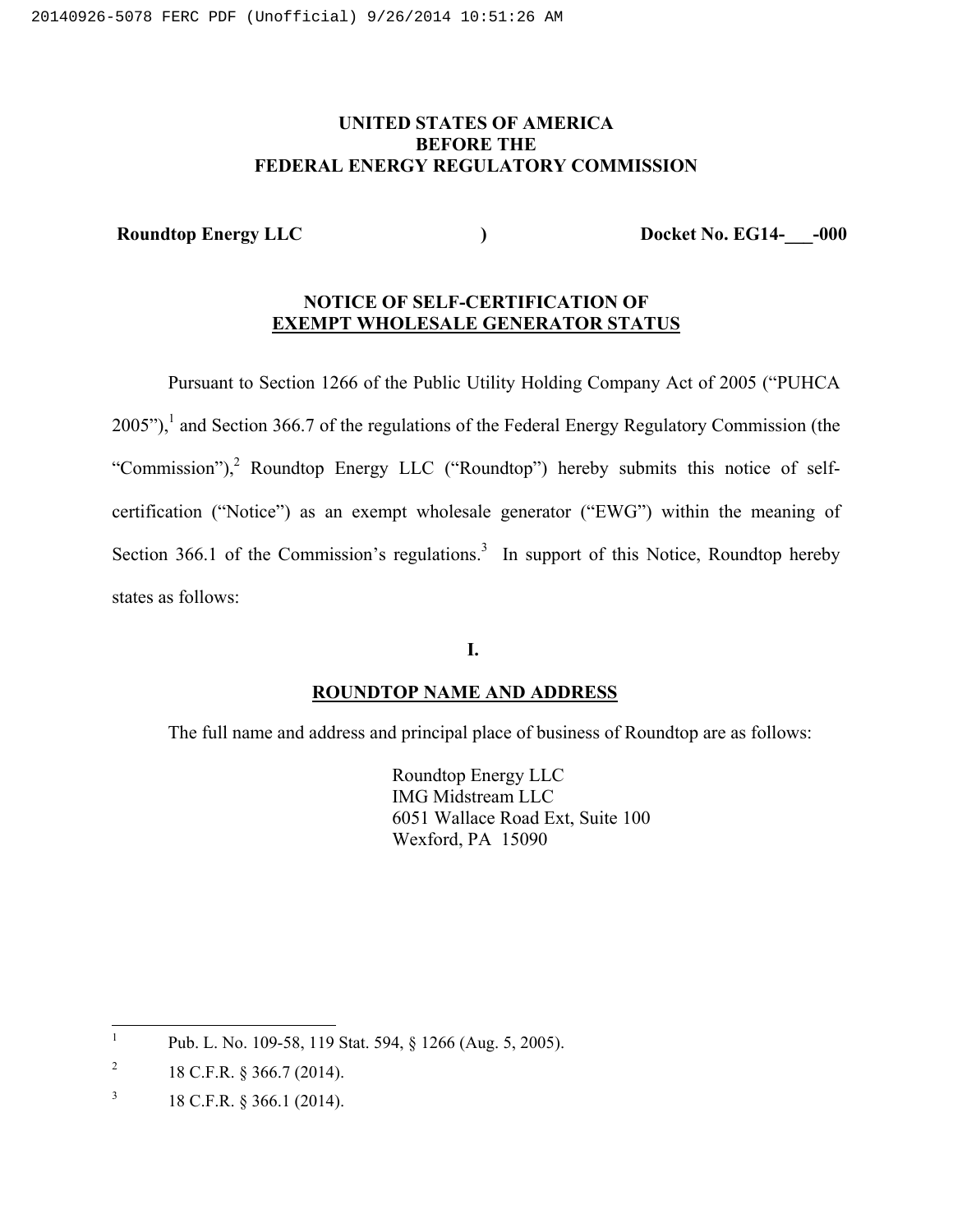## **II.**

## **NOTICES AND COMMUNICATIONS**

All correspondence and communications concerning the above-captioned proceeding should be addressed to the following persons:<sup>4</sup>

> Mark Brozina Managing Director IMG Midstream LLC 6051 Wallace Road Ext, Suite 100 Wexford, PA 15090 (877) 260-1339 mark.brozina@tangibl.com

William R. Hollaway, Ph.D. Brandon C. Johnson Janine Durand Gibson, Dunn & Crutcher, LLP 1050 Connecticut Ave., NW Washington, DC 20036 (202) 955-8592 whollaway@gibsondunn.com bcjohnson@gibsondunn.com jdurand@gibsondunn.com

## **III.**

#### **DESCRIPTION OF ROUNDTOP**

Roundtop is developing and constructing a natural gas-fired electric generation facility, with a nameplate capacity of 22.0 MW and a net output of 21.2 MW, that consists of reciprocating engine-generator sets (the "Facility"). The Facility is located in Susquehanna County, Pennsylvania. The Facility will be interconnected to the transmission system owned by Pennsylvania Electric Company and operated by PJM Interconnection, L.L.C. The Facility is expected to commence commercial operations in mid-2015.

Roundtop is a Delaware limited liability company and a direct, wholly owned subsidiary of IMG Midstream LLC ("IMG Midstream"), a Delaware limited liability company. GEI Iron Mountain Holdco, Inc. ("GEI"), a Delaware corporation, is the managing member of IMG Midstream. COFRA Holdings AG, a Swiss corporation, holds 100 percent of the voting interests

 4 Roundtop requests waiver of Rule 203(b)(3) of the Commission's Rules of Practice and Procedure, 18 C.F.R. § 385.203(b)(3) (2014), to the extent necessary to permit more than two persons to be included on the official service list on their behalf in this proceeding.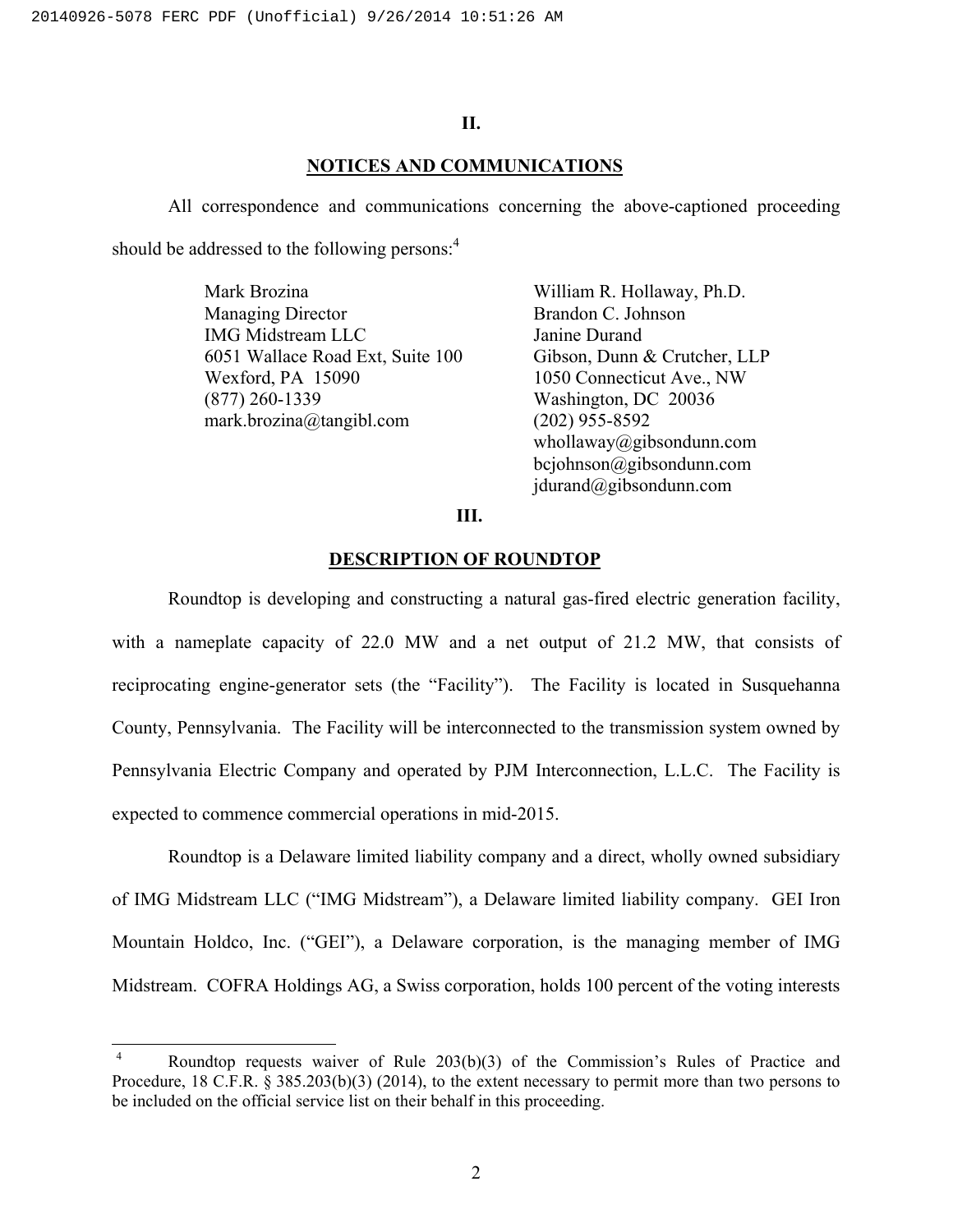in GEI through Good Energies II LP, a Jersey limited partnership. GEI is an experienced investor in the development of renewable energy projects across North America, Europe and Asia, including solar, turbine-based renewables, green building technologies and other emerging areas within the clean energy sector. Passive, non-managing membership interests in IMG Midstream are held by Tangibl Development Company II, LLC and an officer and employees of IMG Midstream.

#### **IV.**

#### **REPRESENTATIONS REGARDING EWG STATUS**

Roundtop makes the following representations in order to demonstrate that it will be an EWG under Section 366.1 of the Commission's regulations.<sup>5</sup>

1. Roundtop will be exclusively engaged in the business of owning and/or operating the Facility and selling electric energy at wholesale, except to the extent that it may engage in certain activities which the Commission has previously determined are incidental to the wholesale sale of electric energy.

2. The Facility will be an "eligible facility" as defined in Section  $32(a)(2)$  of the Public Utility Holding Company Act of 1935, which is incorporated by reference in Section 1262(6) of PUHCA 2005,<sup>6</sup> and Section 366.1 of the Commission's regulations.<sup>7</sup> The Facility does not include any transmission or distribution facilities other than those interconnecting transmission facilities necessary to interconnect to the transmission grid and to permit the sale of the output of the Facility at wholesale.

 $\frac{1}{5}$ 18 C.F.R. § 366.1 (2014).

<sup>6</sup> 42 U.S.C. § 16451(6) (2006).

<sup>7</sup> 18 C.F.R. § 366.1 (2014).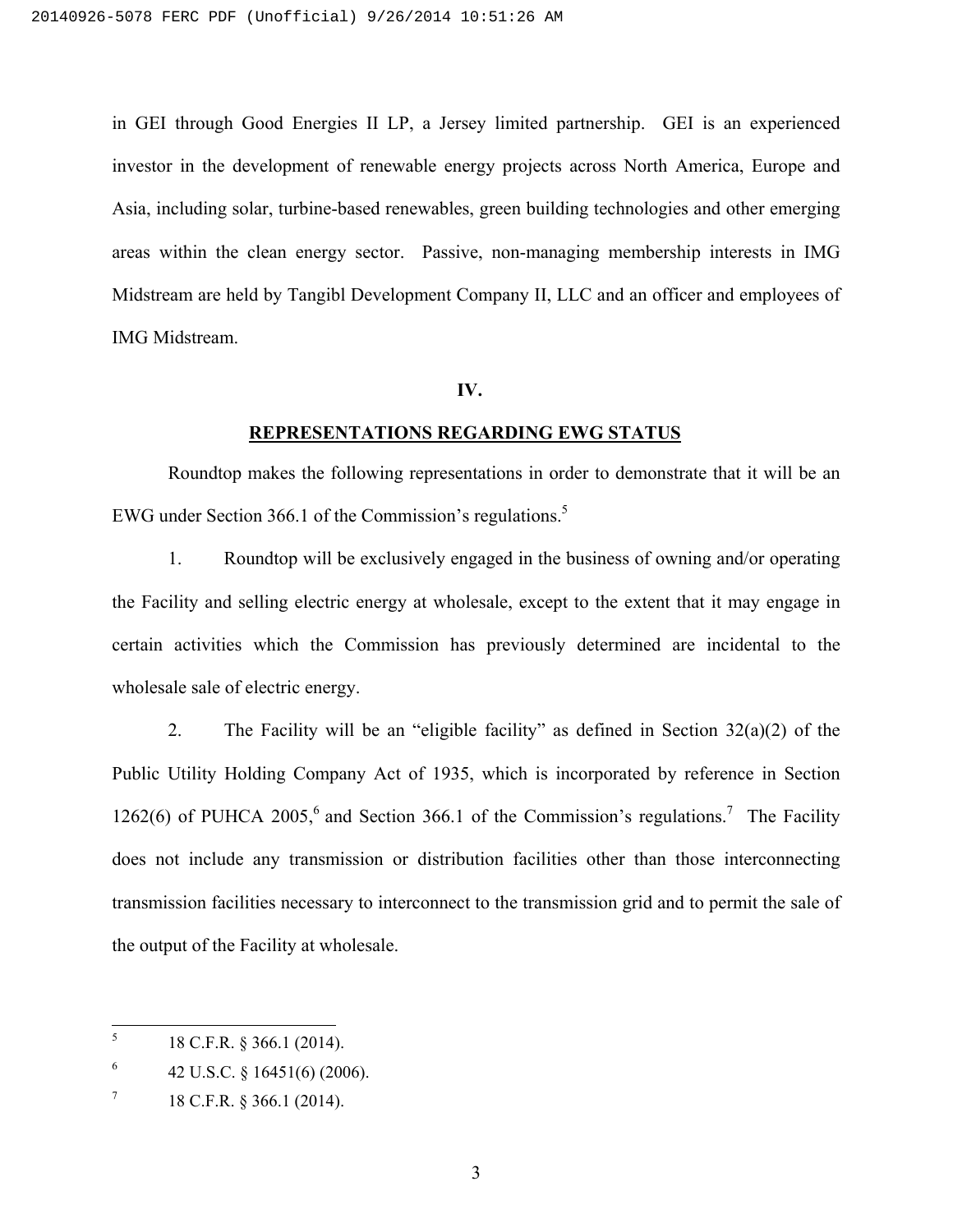3. Roundtop is not currently engaged, and has no present plans to engage, in foreign or domestic sales of electricity at retail.

4. All of the electric energy generated by the Facility will be sold exclusively at wholesale within the United States.

5. No portion of the Facility is, or will be, owned or operated by an "electric utility company" that is an "affiliate" or "associate company" of Roundtop.8

6. There are no existing lease arrangements involving the Facility under which Roundtop is the lessor.

7. No rate or charge for, and in connection with, the construction of the Facility, or for electric energy produced thereby, was in effect under the laws of any State as of October 24, 1992. As such, no determination or certification by any state commission is necessary prior to certification of Roundtop as an EWG.

8. Roundtop also may engage in the following incidental activities that the Commission has found to be permissible for EWGs: (1) wholesale marketing and brokering of power produced by the Facility and by other facilities;  $(2)$  selling ancillary services from the Facility;<sup>10</sup> (3) trading emission allowances consistent with the Commission's limitation that an EWG may only engage in such trading so long as the emission allowances were originally obtained in the normal course of operating the Facility;<sup>11</sup> (4) engaging in project development activities and related financing activities in connection with the Facility or other facilities;<sup>12</sup> and

 $\overline{\phantom{a}}$ 

<sup>8</sup> *Id.* 

<sup>9</sup> *See Southern Energy Mktg., Inc.*, 71 FERC ¶ 61,376 at 62,469 (1995).

<sup>10</sup> *See Sithe Framingham LLC*, 83 FERC ¶ 61,106 at 61,504 (1998).

<sup>11</sup> *See UGI Development Co.*, 89 FERC ¶ 61,192 at 61,587-88 (1999).

<sup>12</sup> *See AEP Resources, Project Mgmt. Co*., 74 FERC ¶ 61,202 at 61,674-75 & n.4 (1996).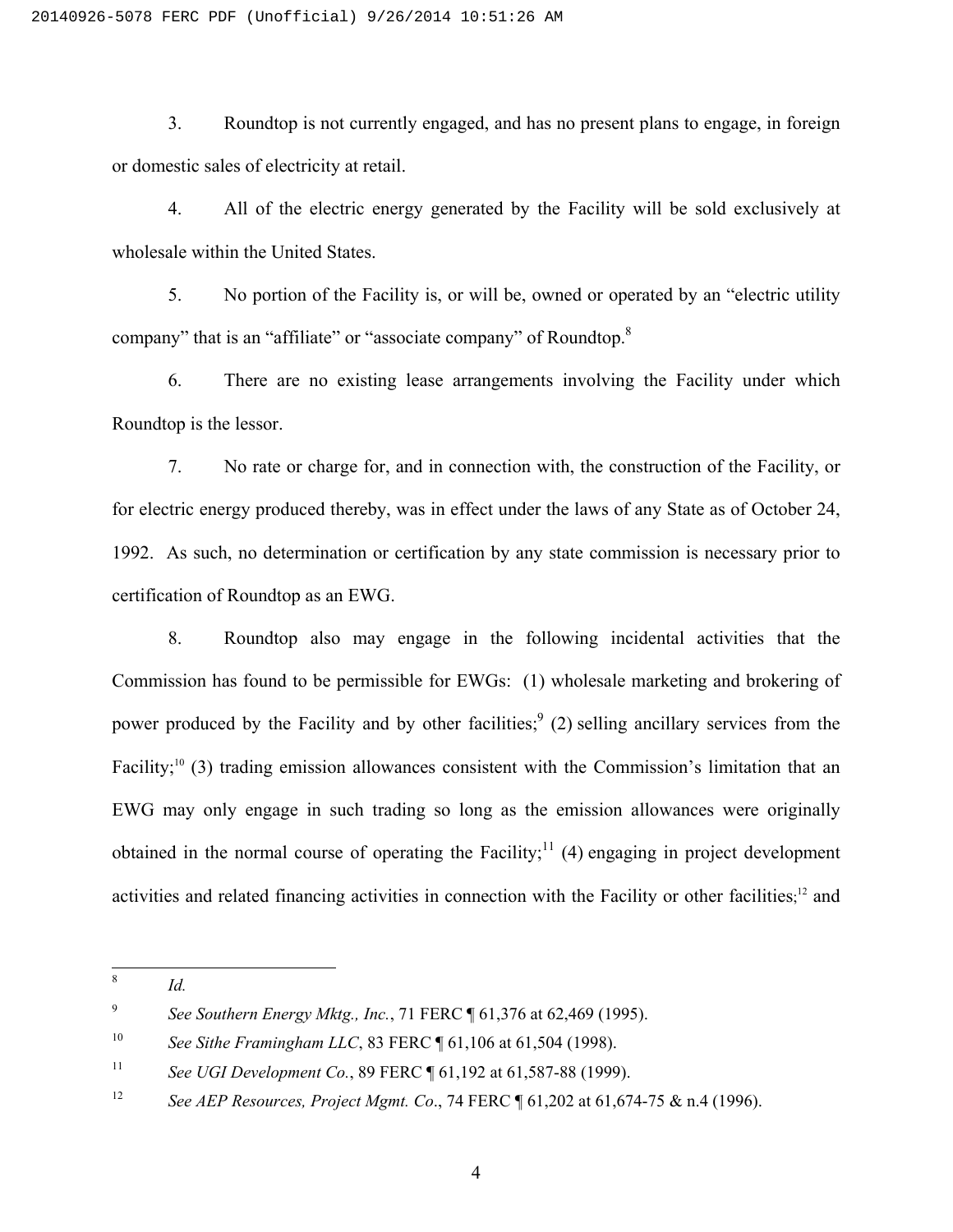(5) engaging in other incidental activities that are consistent with the Commission's EWG precedent.

## **V.**

## **SERVICE**

In accordance with Section 366.7(a) of the Commission's regulations,<sup>13</sup> Roundtop is serving a copy of this notice of self-certification on the Pennsylvania Public Utility Commission, which is the state regulatory authority in the state in which the Facility is located.

## **VI.**

## **CONCLUSION**

Based upon the foregoing, Roundtop respectfully requests that the Commission accept its notice of self-certification of EWG status.

Respectfully submitted,

By:  $/s/$ 

William R. Hollaway, Ph.D. Brandon C. Johnson Janine Durand GIBSON DUNN & CRUTCHER, LLC 1050 Connecticut Ave., NW Washington, DC 20036-5306

*Counsel for Roundtop Energy LLC* 

Dated: September 26, 2014

 $13$ 13 18 C.F.R. § 366.7(a) (2014).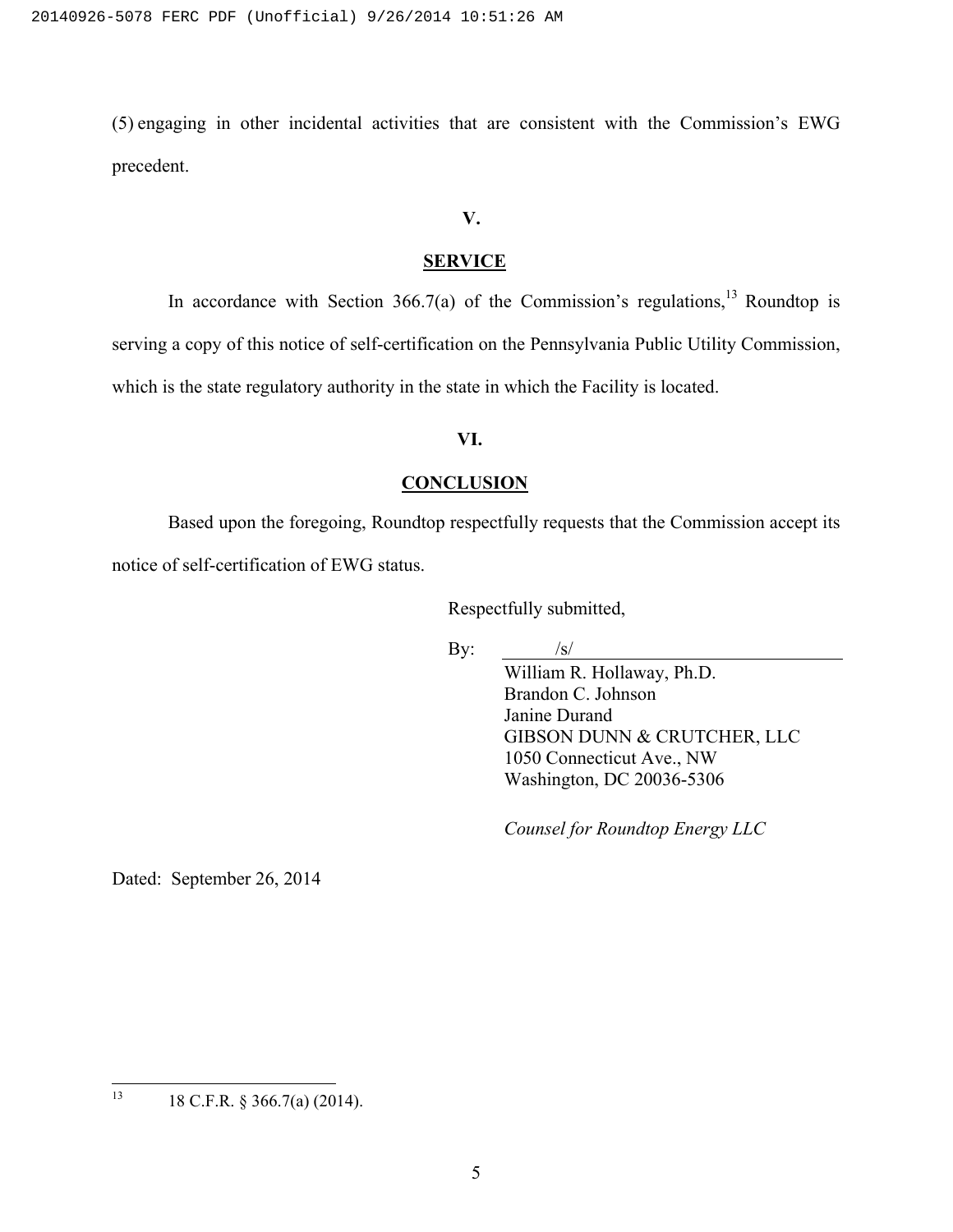# **CERTIFICATE OF SERVICE**

I hereby certify that I have this day served the foregoing document on the Pennsylvania

Public Utility Commission.

Dated at Washington, D.C., this 26th day of September, 2014.

/s/

Brandon C. Johnson